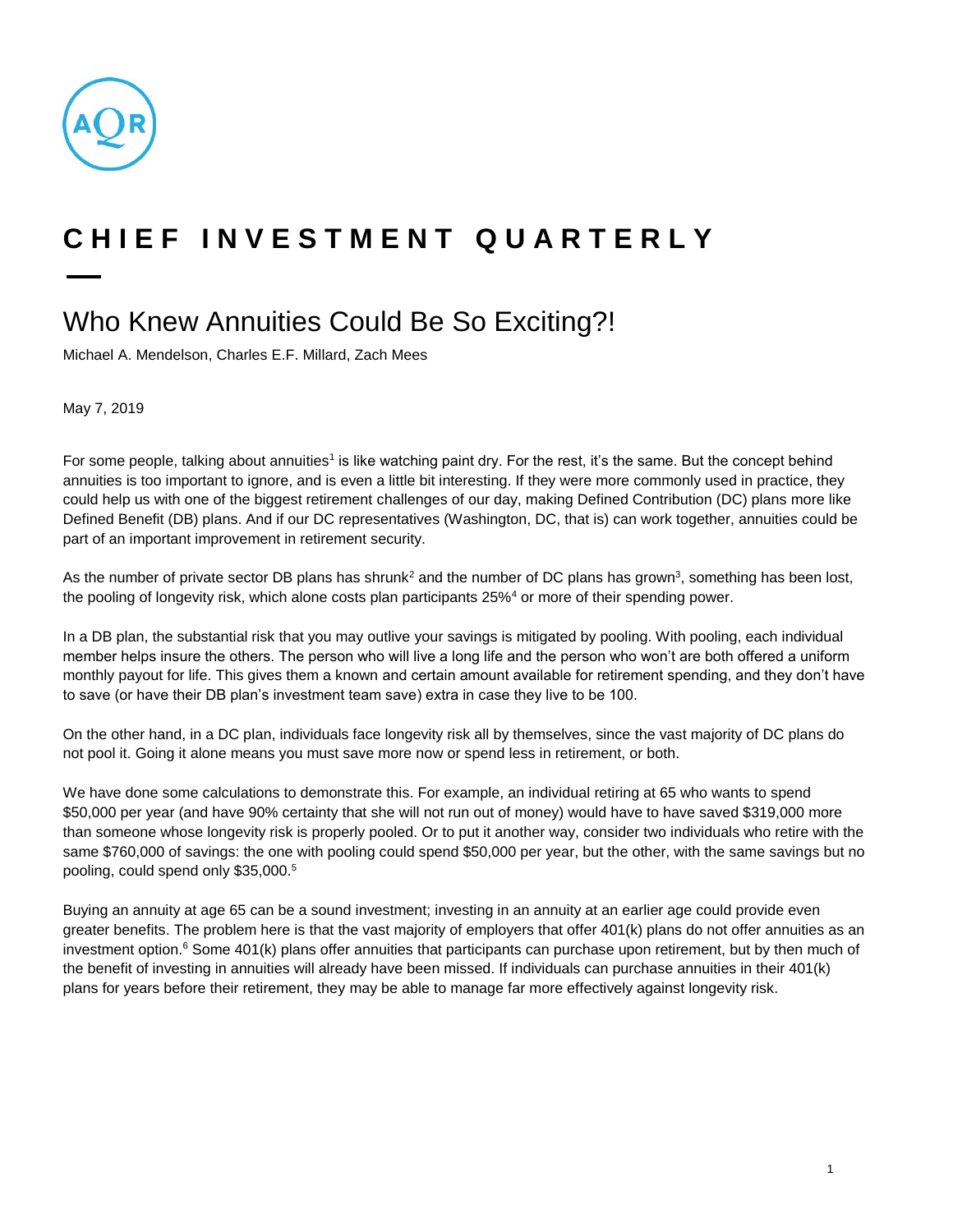

The Power of Pooling Additional Savings Required by Individuals to Provide \$50K per Year for Life

% Certainty Individual Can Spend 50K a Year for Life

Source: AQR, Bloomberg, and Hueler Income Solutions. Annuity calculations are based on analysis from market pricing offered at Hueler Income Solutions and are inclusive of expected manager costs. The savings amount required for individuals as different levels of certainty is based on 6500 simulations of cash flow present values of a single person. We assume that people are 65 at retirement and require \$50,000 per year for living expenses. We assume the discount rates follow a zerocoupon U.S. Treasury curve. Mortality rates are from the U.S. actuarial tables on the Social Security [website.](https://www.ssa.gov/oact/STATS/table4c6.html#fn1) This example is hypothetical and for illustrative purposes and does not represent the retirement needs of any specific individual.

When a fifty year-old buys an annuity to pay \$50,000 annually starting at 65, she needs \$430,000. An individual who goes it alone but wants to have \$50,000 annually starting at 65 would need \$650,000.<sup>7</sup>

The annuity is not only cheaper thanks to pooling; it is also safer. First, it protects against market risk — the risk that the markets are terrible just as one is about to retire or right at the beginning of retirement.

Second, the annuity is able to protect against longevity risk. The hypothetical example above is for a person who goes it alone and saves for a 90% certain spending outcome. That sounds pretty good until we realize that's still a one in ten chance of falling short of the goal. An annuity, on the other hand, is guaranteed. $8$ 

So, why don't more plan sponsors offer annuities as investments in the DC plan? Well, first, there is the paint-drying problem. Second, annuities still carry a reputation as being expensive and complicated to buy. But when they are bought in bulk as part of an institutionally administered DC plan, these concerns can be substantially mitigated. The biggest hurdle, though, is the fear of litigation.

Under ERISA an employer that provides a 401(k) takes on fiduciary responsibility and must act "with the care, skill, prudence, and diligence under the circumstances then prevailing that a prudent [person] acting in a like capacity and familiar with such matters would use in the conduct of an enterprise of a like character and with like aims...".<sup>9</sup>

This standard can cause employers to limit the range of otherwise sound products that they select, for fear of being unfairly second guessed. Many shy away from annuities because of legal uncertainty about how ERISA fiduciary standards would apply to selection of an annuity provider, and even to the annuity provider's investment policy. It's the inability to bear this legal risk that has left longevity risk, and its huge deadweight cost, on the shoulders of each individual participant.

When it comes to selecting an insurer and offering annuities in a 401(k) plan, the prudent person standard can be met. But only a few very forward-thinking employers, such as United Technologies have accepted the challenges, and are providing their employees the option to start pooling their longevity risk. In fact, their approach to offering this option through their DC plan has been widely used among UTC employees. Over 35,000 employees have participated, including about two out of every three new UTC employees since UTC initiated this option.<sup>10</sup>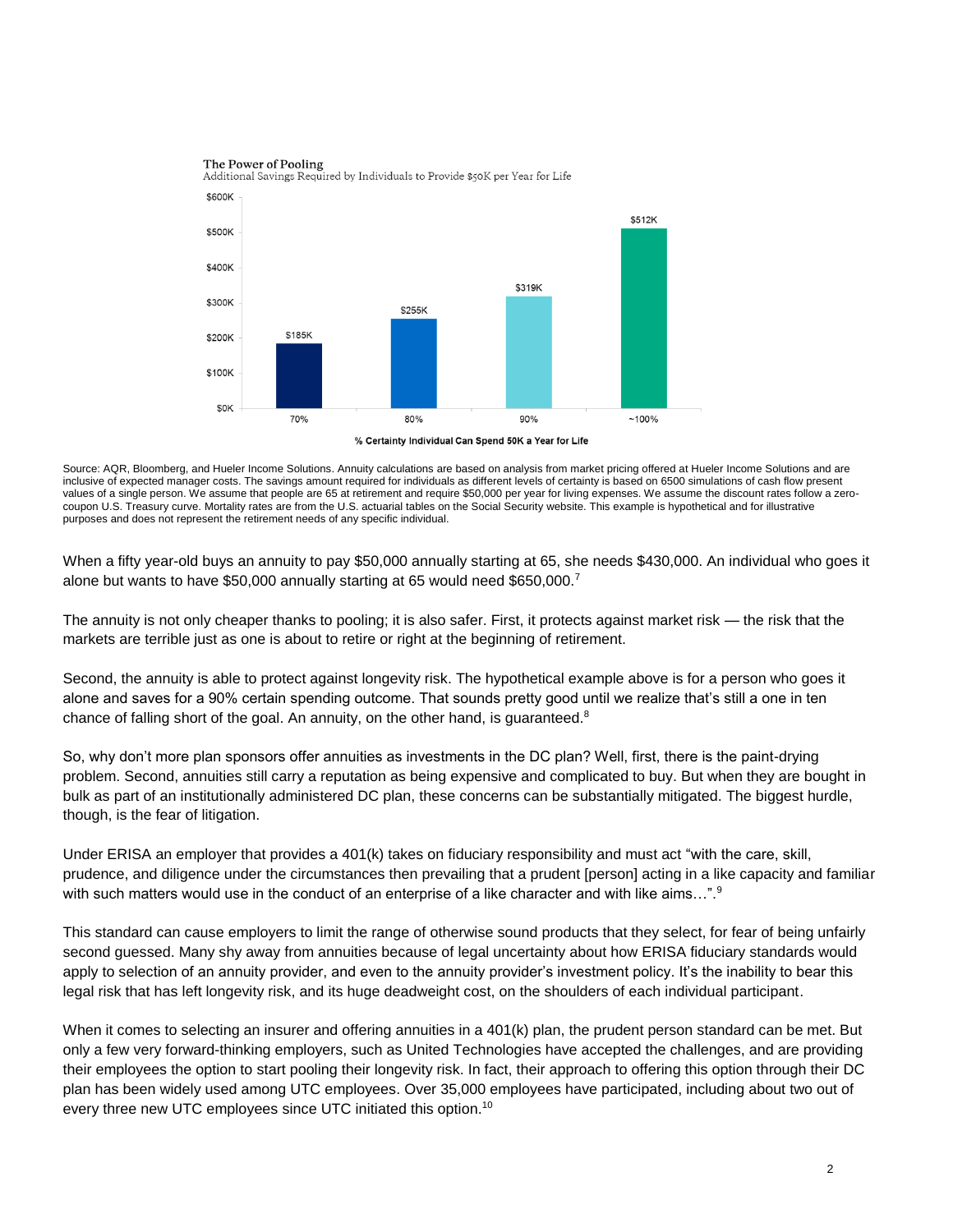Today, beyond the legal uncertainties, employers face other challenges in offering annuities, such as recordkeeping hurdles, but until there is a legislative "safe harbor" for insurer selection, few employers will put in the effort to overcome the obstacles and offer these programs.

Fortunately, there is legislation pending in Washington that may create this safe harbor. It would allow plan sponsors to rely on state insurance commissioners and their regulatory requirements in selecting annuity providers. This legislation has bipartisan support in both houses. In the last Congress it passed the House and had bipartisan support in the Senate. In this Congress, similar legislation has been proposed in the House by Rep. Richard Neal, the Chairman of the House Ways and Means Committee and passed by that committee on April 2. And the new Chairman of the Senate Finance Committee, Sen. Charles Grassley and the Ranking Member Sen. Ron Wyden recently introduced very similar legislation.

This legislation increases opportunities for security in retirement. It makes political sense and mathematical sense. And, rather than watching paint dry, maybe we'll all get a chance to see that rare current-day political occurrence: both houses and both parties cooperating on something important.

*Charles E.F. Millard is a consultant to AQR Capital Management, LLC.*

[1] For the purposes of this article "annuities" refers to traditional fixed annuities, which make fixed payments based on a predefined principal.

[ 2 ] Source: "How many American workers participate in workplace retirement plans?"

[3] Source: "51 percent of private industry workers had access to only defined contribution retirement plans"

[4] Source: AQR, Bloomberg, and Hueler Income Solutions. Annuity calculations are based on analysis from market pricing offered at Hueler Income Solutions and are inclusive of expected manager costs. The savings amount required for individuals as different levels of certainty is based on 6500 simulations of cash flow present values of a single person. We assume that people are 65 at retirement and require \$50,000 per year for living expenses. We assume the discount rates follow a zerocoupon U.S. Treasury curve. Mortality rates are from the U.S. actuarial tables on the Social Security website. The hypothetical amount an individual can spend a year if she saves the same amount as the annuity holder assumes she lives at least to 100 years old. This example is hypothetical and illustrative and does not represent the retirement needs of any specific individual.

[5] Source: AQR, Bloomberg, and Hueler Income Solutions. Annuity calculations are based on analysis from market pricing offered at Hueler Income Solutions and are inclusive of expected manager costs. The savings amount required for individuals as different levels of certainty is based on 6500 simulations of cash flow present values of a single person. We assume that people are 65 at retirement and require \$50,000 per year for living expenses. We assume the discount rates follow a zerocoupon U.S. Treasury curve. Mortality rates are from the U.S. actuarial tables on the Social Security website. The hypothetical amount an individual can spend a year if she saves the same amount as the annuity holder assumes she lives at least to 100 years old. This example is hypothetical and illustrative and does not represent the retirement needs of any specific individual.

[6] Note: As of the date of this publication, AQR does not offer annuities in 401K programs.

[7] Source: AQR, Bloomberg, and Hueler Income Solutions. Assumes 90% certainty that individual will have 50K for life. Calculations are based on same methodology as described in footnote 4, except discount rates follow a 15-year forward zero-coupon U.S. Treasury curve and is discounted to present value using the prevailing 15-year U.S. Treasury rate. This example is hypothetical and illustrative and does not represent the retirement needs of any specific individual.

[ 8 ] Based on the claims-paying ability of the issuing insurance company

- [ 9 ] Source: The Employee Retirement Income Security Act of 1974 (ERISA)
- [ 10 ] Source: United Technologies Corporation

## **Disclaimers**:

This document has been provided to you solely for information purposes and does not constitute an offer or solicitation of an offer or any advice or recommendation to purchase any securities or other financial instruments and may not be construed as such. The factual information set forth herein has been obtained or derived from sources believed by the author and AQR Capital Management, LLC ("AQR") to be reliable, but it is not necessarily all-inclusive and is not guaranteed as to its accuracy and is not to be regarded as a representation or warranty, express or implied, as to the information's accuracy or completeness, nor should the attached information serve as the basis of any investment decision. This document is intended exclusively for the use of the person to whom it has been delivered by AQR, and it is not to be reproduced or redistributed to any other person. The information set forth herein has been provided to you as secondary information and should not be the primary source for any investment or allocation decision. Past performance is not a guarantee of future performance.

This presentation is not research and should not be treated as research. This presentation does not represent valuation judgments with respect to any financial instrument, issuer, security or sector that may be described or referenced herein and does not represent a formal or official view of AQR.

The views expressed reflect the current views as of the date hereof, and neither the author nor AQR undertakes to advise you of any changes in the views expressed herein. It should not be assumed that the author or AQR will make investment recommendations in the future that are consistent with the views expressed herein or use any or all of the techniques or methods of analysis described herein in managing client accounts. AQR and its affiliates may have positions (long or short) or engage in securities transactions that are not consistent with the information and views expressed in this presentation. This analysis is for illustrative purposes only. This material is intended for informational purposes only and should not be construed as legal or tax advice, nor is it intended to replace the advice of a qualified attorney or tax advisor. The recipient should conduct his or her own analysis and consult with professional advisors prior to making any investment decisions.